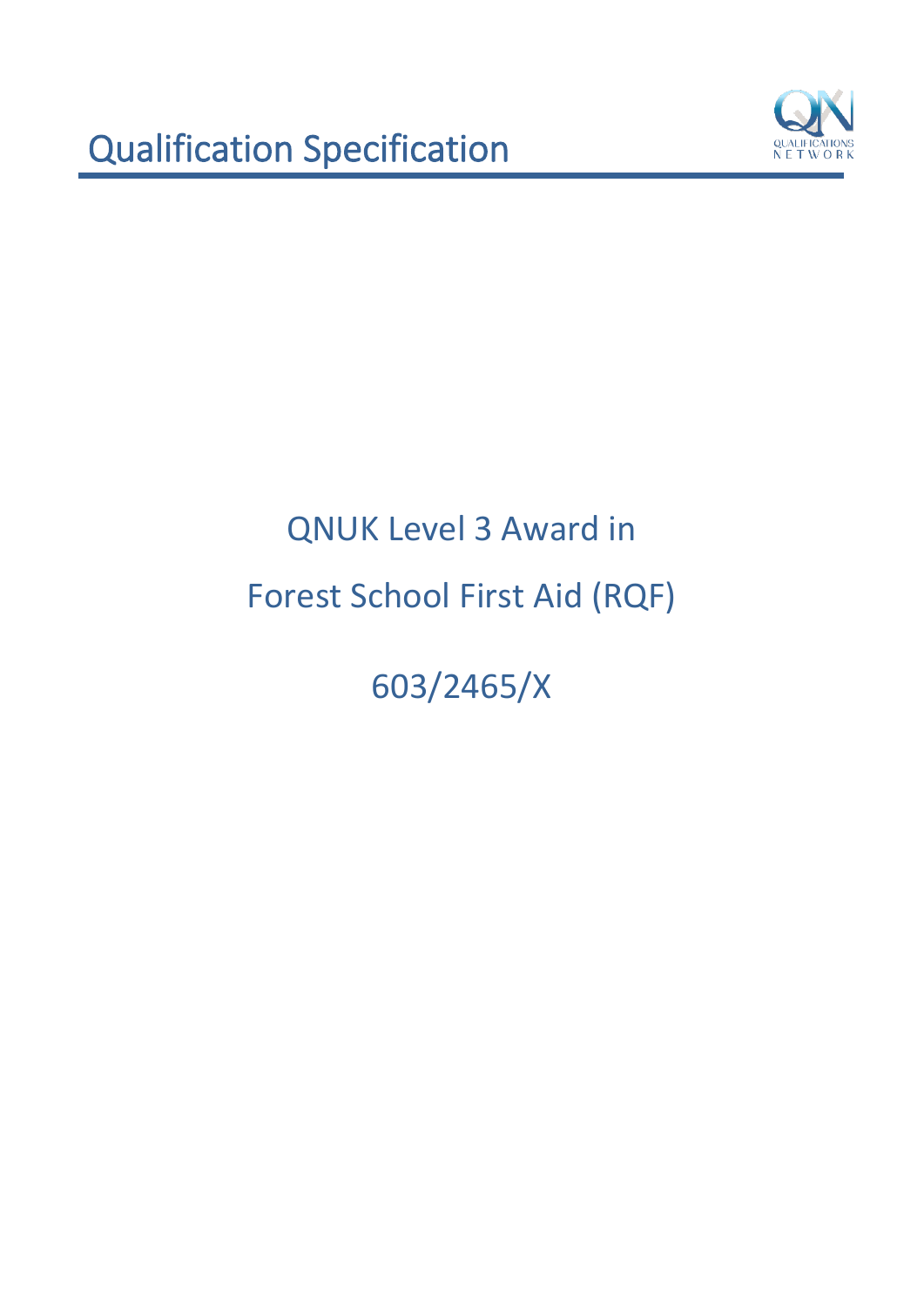

# **Contents**

| $\mathbf{1}$ . |  |
|----------------|--|
| 2.             |  |
| 3.             |  |
| 4.             |  |
| 5.             |  |
| 6.             |  |
| 7.             |  |
| 8.             |  |
| 9.             |  |
| 10.            |  |
| 11.            |  |
|                |  |
|                |  |
| 13.1.          |  |
| 13.2.          |  |
| 13.3.          |  |
| 13.4.          |  |
|                |  |
|                |  |
| 15.1.          |  |
| 15.2.          |  |
|                |  |
|                |  |
|                |  |
|                |  |
|                |  |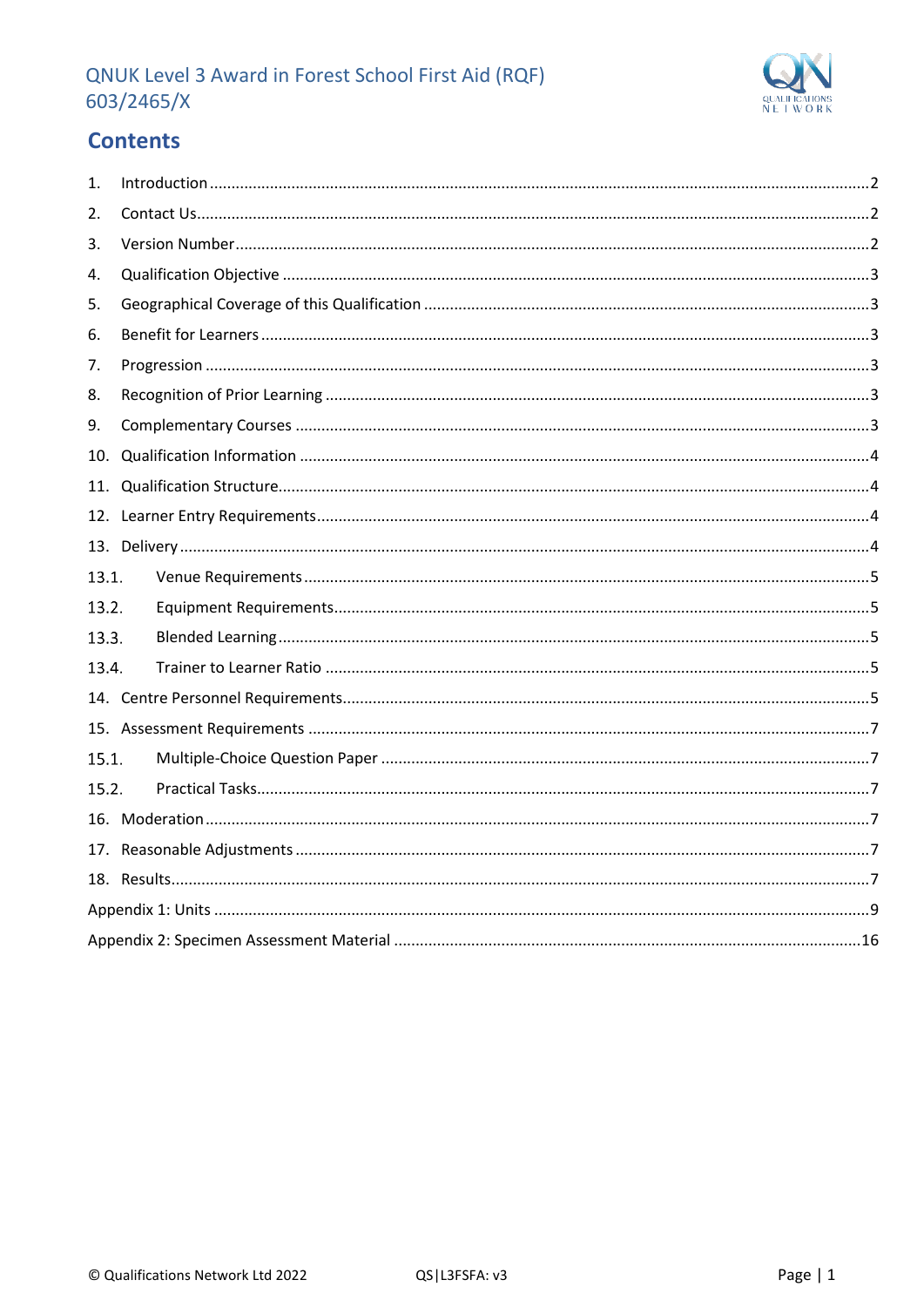

## <span id="page-2-0"></span>**1. Introduction**

Qualifications Network Limited (QNUK) is an Awarding Organisation recognised and regulated by the Office of Qualifications and Examinations (Ofqual) in England, the Council for Curriculum, Examinations and Assessment (CCEA) in Northern Ireland and Qualifications Wales.

This specification outlines key information required by users of the qualification to ensure they can make an informed decision about the suitability of the qualification they are taking or proposing to take for the purposes that they intend to use it.

## <span id="page-2-1"></span>**2. Contact Us**

Please get in touch if you need any advice or guidance with this qualification.

#### **Head Office:**

Qualifications Network First Floor Offices 86A Lancaster Road Enfield Middlesex EN2 0BX

Email: [centres@qnuk.org](mailto:CentreSupport@Qualifications-Network.co.uk) Tel: 020 3795 0559

## <span id="page-2-2"></span>**3. Version Number**

Centres should make sure they are using the most up to date document by checking the footer which will confirm the current version number.

Version 3: Dec 2021 – new qualification template applied

| Document owner          | <b>Qualifications Manager</b> |
|-------------------------|-------------------------------|
| Date last updated       | 21/12/2021                    |
| <b>Next review</b>      | 21/12/2023                    |
| <b>Status</b>           | Approved                      |
| Version                 | 3                             |
| Document control number | QS   L3FSFA                   |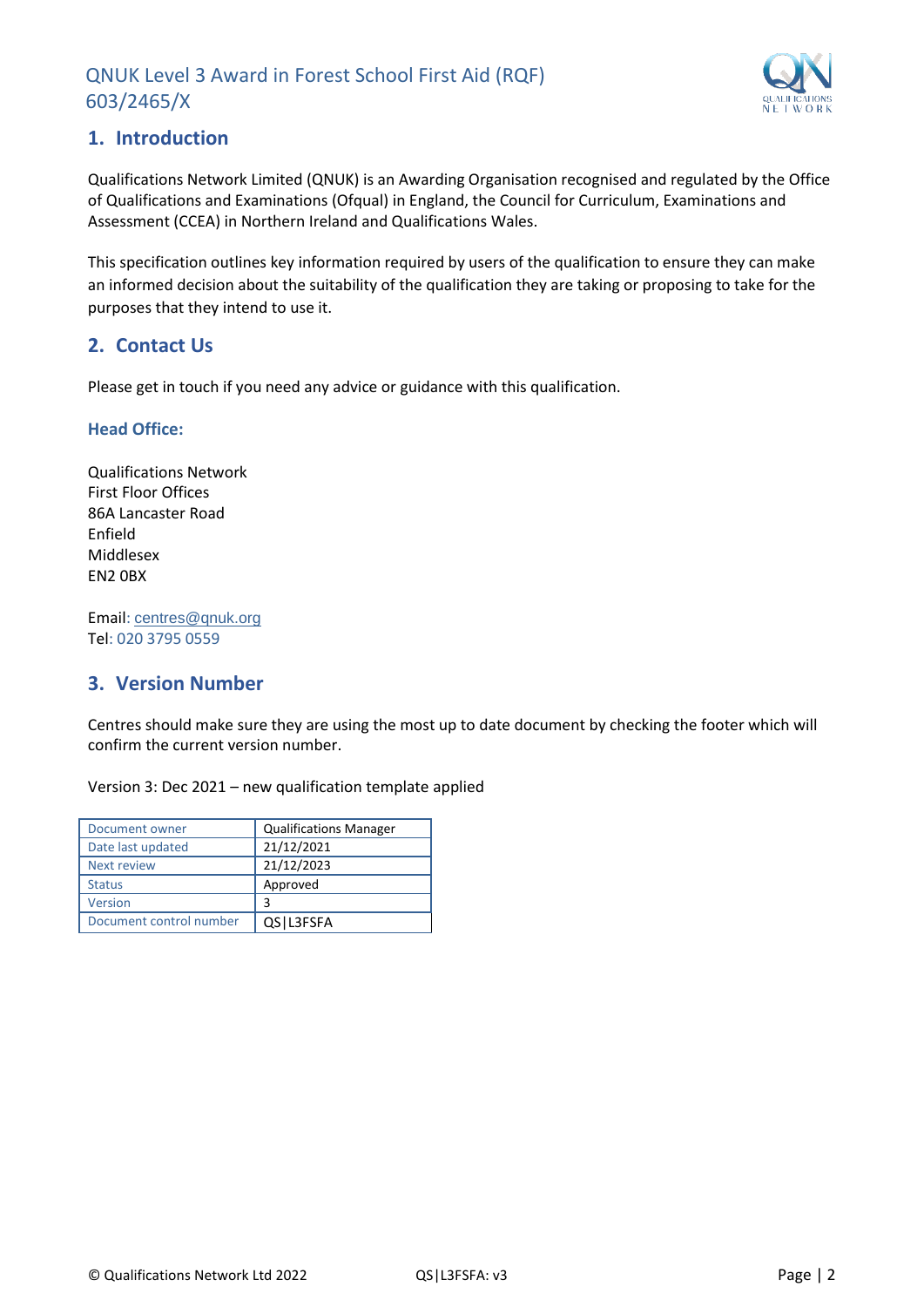

## <span id="page-3-0"></span>**4. Qualification Objective**

This qualification is aimed Forest School Practitioners who may be required to undertake a range of first aid qualifications to meet compliance needs. This qualification combines the learning outcomes of the QNUK Level 3 Award in Emergency First Aid at Work (RQF), the QNUK Level 3 Award in Paediatric First Aid (RQF) and the QNUK Level 3 Award in Outdoor First Aid (RQF).

The qualification meets the requirements for Emergency First Aid at Work as outlined in the Health and Safety (First Aid) Regulations 1981 and the Health and Safety (First Aid) Regulations (Northern Ireland) 1982. This qualification will support a role in the workplace.

## <span id="page-3-1"></span>**5. Geographical Coverage of this Qualification**

This qualification is available across the UK.

#### <span id="page-3-2"></span>**6. Benefit for Learners**

This qualification will provide the skills, knowledge and understanding to support an Outdoor Education or Outdoor Activity Instructor to provide first aid in their workplace. The skills, knowledge and understanding will be transferable to any industry or sector.

#### <span id="page-3-3"></span>**7. Progression**

Learners undertaking this qualification may wish to progress to the QNUK Level 3 Award in Responding to Incidents with an AED (RQF) or the QNUK Level 2 Award in Safeguarding and Protecting Children and Young People (RQF).

## <span id="page-3-4"></span>**8. Recognition of Prior Learning**

QNUK would welcome requests for recognition of prior learning (RPL) where a learner is able to provide sufficient, reliable and valid evidence, such as achievement of:

- QNUK Level 3 Award in Emergency First Aid at Work (RQF)
- QNUK Level 3 Award in Paediatric First Aid (RQF)
- QNUK Level 3 Award in Outdoor First Aid (RQF)

## <span id="page-3-5"></span>**9. Complementary Courses**

Learners successfully completing the qualification will also be able to claim certification for the following qualifications:

- QNUK Level 3 Award in Emergency First Aid at Work (RQF)
- QNUK Level 3 Award in Paediatric First Aid (RQF)
- QNUK Level 3 Award in Outdoor First Aid (RQF)

Learners must claim for all certification through their training centre at the same time. An additional learner registration fee will be payable.

This qualification will complement any occupational course, providing learners will additional skills enhancing their employability.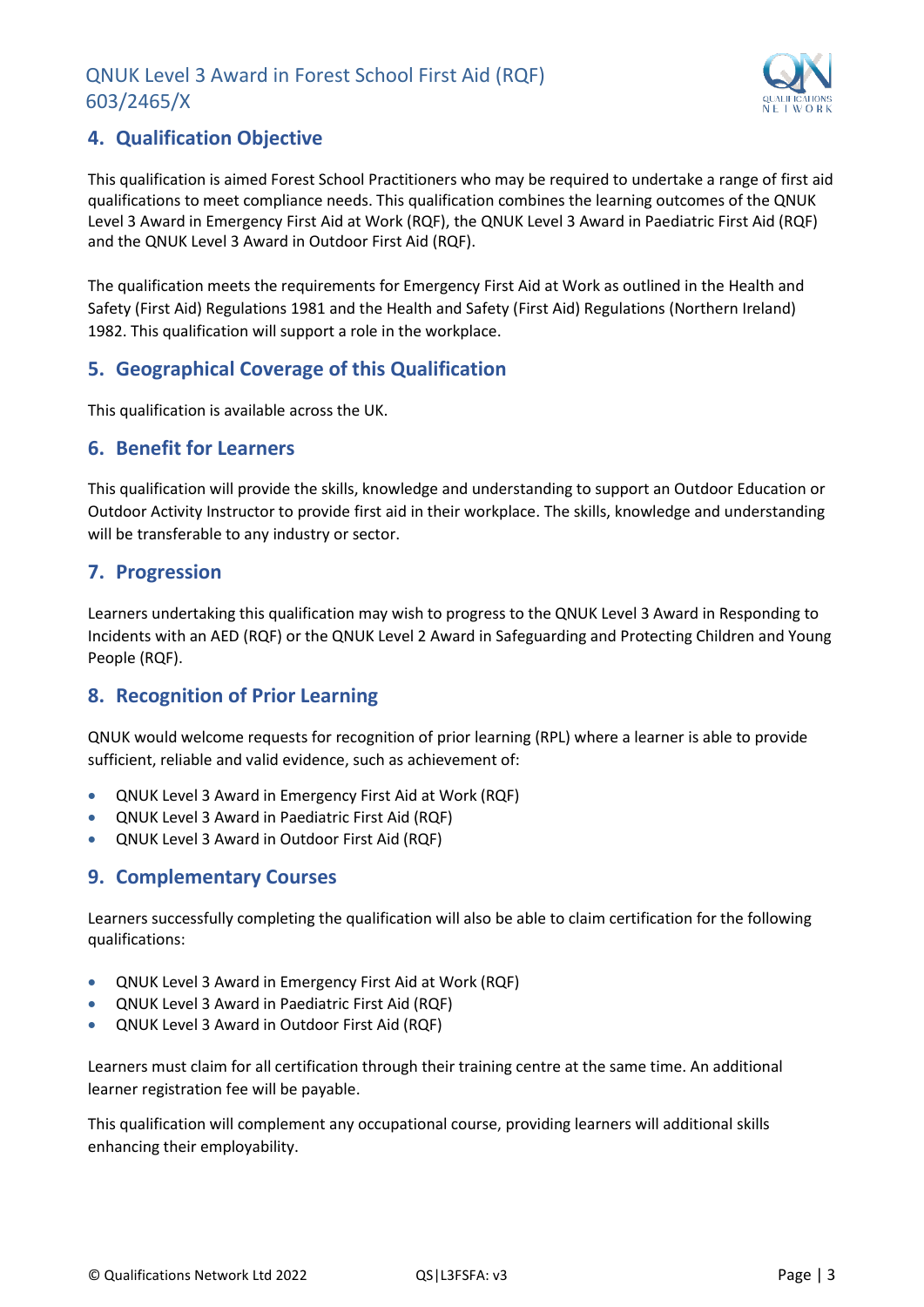

# <span id="page-4-0"></span>**10. Qualification Information**

| <b>Qualification Number (QN)</b>      | 603/2465/X                                         |
|---------------------------------------|----------------------------------------------------|
| <b>Learning Aim</b>                   | 6032465X                                           |
| <b>Total Qualification Time (TQT)</b> | 20                                                 |
| <b>Guided Learning Hours (GLH)</b>    | 16                                                 |
| <b>Credit value</b>                   | $\overline{\mathcal{L}}$                           |
| Level                                 | 3                                                  |
| Validity                              | 3 years                                            |
| Assessment                            | Invigilated MCQ paper and observed practical tasks |
| Achieving the qualification           | Learners must achieve the 2 mandatory units        |

## <span id="page-4-1"></span>**11. Qualification Structure**

| Unit No.               | <b>Unit Title</b>                                                                     | Level | <b>Credit</b> | <b>GLH</b> |
|------------------------|---------------------------------------------------------------------------------------|-------|---------------|------------|
| <b>Mandatory units</b> |                                                                                       |       |               |            |
| L/616/5014             | Emergency First Aid in a Forest School Setting                                        | 3     |               |            |
| R/616/5015             | Recognition and Management of Illness and Injury in a<br><b>Forest School Setting</b> | 3     |               |            |

The learning outcomes for the qualification may be found in Appendix 1. The Assessment Guidance details the assessment criteria which are used to determine if a learner has met the requirements of the learning outcomes. Further depth of coverage is also provided in the Assessment Guidance.

## <span id="page-4-2"></span>**12. Learner Entry Requirements**

There are no specific recommended prior learning requirements for this qualification. Entry is at the discretion of the centre; however, learners should be aged 16 and over and able to undertake the responsibilities associated with being a workplace first aider.

Learners between 14-16 years can undertake the qualification, however they should not be relied upon by employers to be a sole first aider.

Learners are required to demonstrate first aid procedures as they would in a real work environment. This includes providing CPR to a casualty who is on the floor, therefore be physically capable of doing so.

Learners must have sufficient command of the English language to understand and undertake the recommended assessment methods for this qualification.

There are no other pre-requisites for this qualification. However, learners should be able to work at level 2 and above.

## <span id="page-4-3"></span>**13. Delivery**

This qualification is typically delivered in a face-to-face format over a two-day period. Learners should complete the qualification within 10 weeks.

The delivery of this qualification should include sufficient learning and practice in an outdoor environment.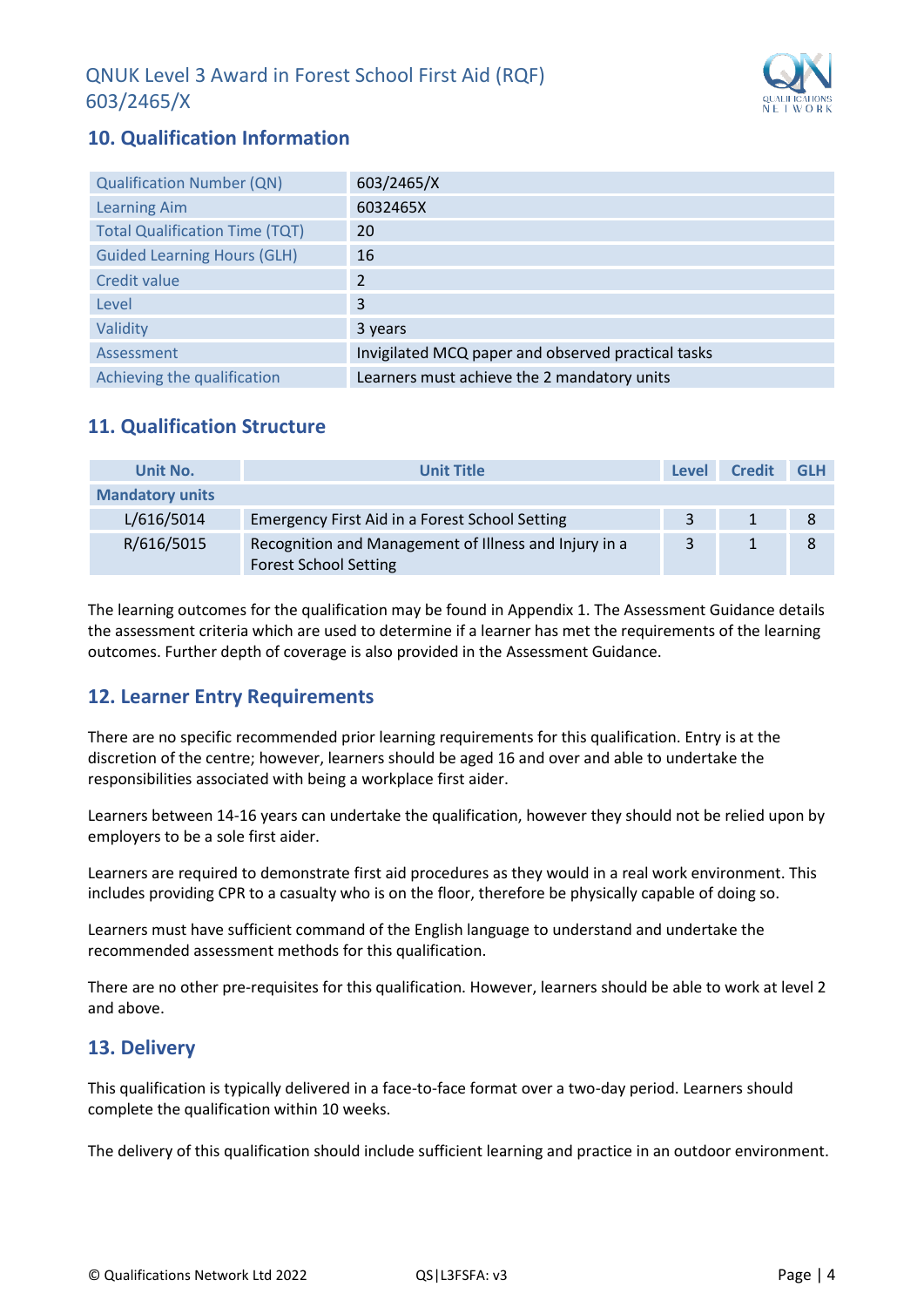

#### <span id="page-5-0"></span>**Venue Requirements**

The training venue should be suitable for learning and meet all relevant Health and Safety requirements. It is expected that a proportion of the learning will be taken outside for this qualification.

#### <span id="page-5-1"></span>**Equipment Requirements**

- Resuscitation manikins (1 per 4 leaners)
- AED training units (1 per 4 learners)
- Sufficient disinfectant wipes
- Range of dressings and bandages
- Suitable equipment to provide insulation and shelter to a casualty
- Range of outdoor activity equipment and clothing if required.

#### <span id="page-5-2"></span>**Blended Learning**

Blended learning is accepted for this qualification; however, the online system must have met the requirements outlined by the Health and Safety Executive.

No more than one third of the qualification can be taken as the online learning.

#### <span id="page-5-3"></span>**Trainer to Learner Ratio**

The maximum Trainer to learner ratio for this qualification is 1:12

#### <span id="page-5-4"></span>**14. Centre Personnel Requirements**

This qualification is delivered by suitably qualified trainers.

All those who deliver and assess this qualification must:

- 1. Hold a current First Aid at Work Certificate (issued by an Ofqual/SQA/Welsh Government recognised Awarding Organisation/Body, a First aid at work issued by a Recognised Voluntary Aids Society; or
- 2. Hold a regulated Pre-hospital care course at level 3 or above; or
- 3. Hold a current Offshore First Aid Certificate issued by a HSE approved training provider or
- 4. Have a current registration as a Doctor with the General Medical Council (GMC) or
- 5. Have a current registration as a Nurse with the Nursing and Midwifery Council (NMC) or
- 6. Have a current registration as a Paramedic with the Health and Care Professions Council (HCPC)
- 7. Have undertaken an outdoor first aid course in the past
- 8. Hold outdoor instructor qualifications and experience; or
- 9. Have attended a recognised outdoor first aid Trainer CPD event
- 10. Hold one of the following qualifications or their recognised equivalent:
	- a. Cert Ed/PGCE/B Ed/M Ed
	- b. CTLLS/DTLLS
	- c. PTLLS (12 credits)
	- d. Further and Adult Education Teacher's Certificate
	- e. IHCD Instructional Methods
	- f. IHCD Instructor Certificate
	- g. S/NVQ level 3 in training and development
	- h. S/NVQ level 4 in training and development
	- i. TQFE (Teaching Qualification for Further Education)
	- j. English National Board 998
	- k. Nursing mentorship qualifications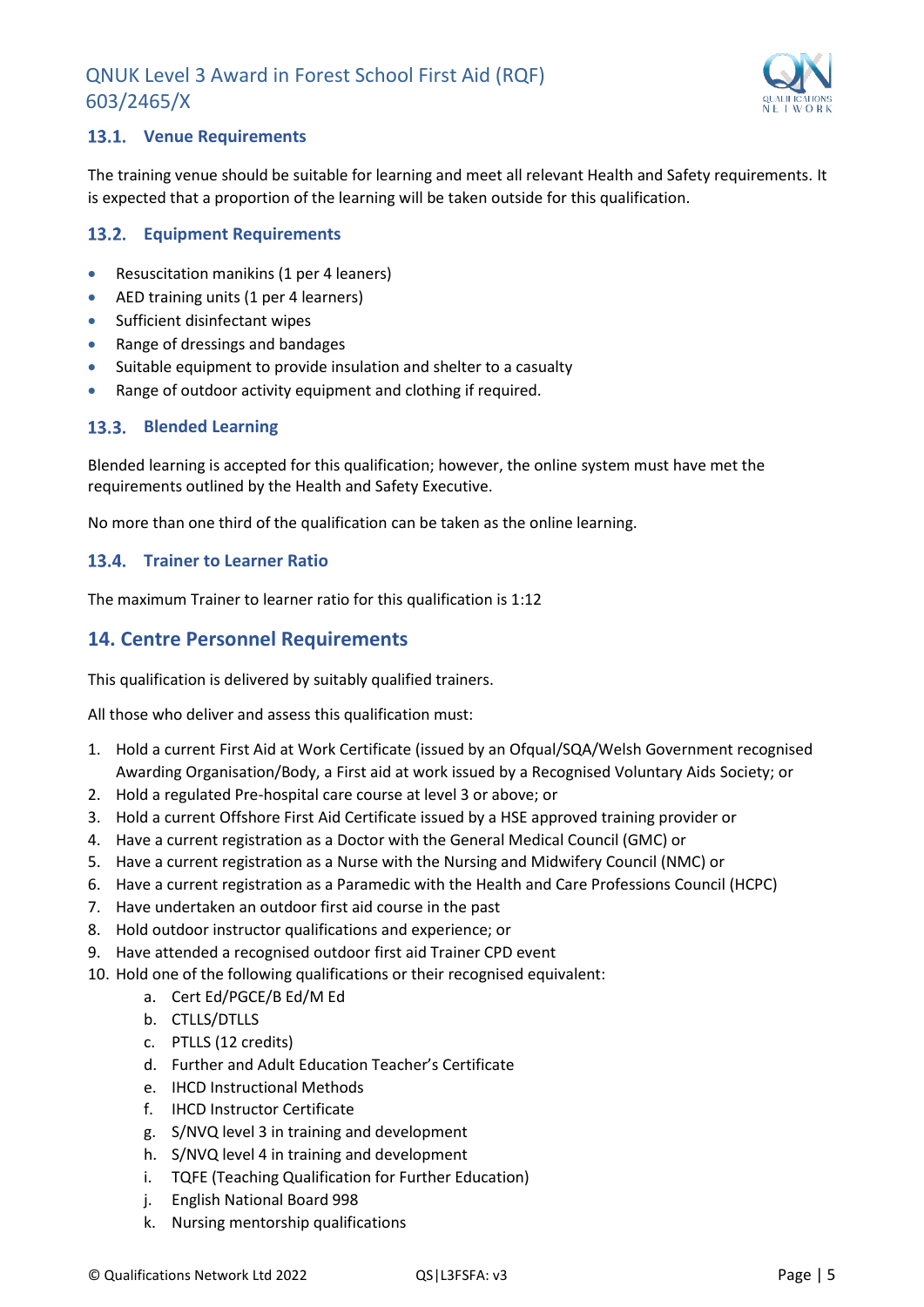

- l. NOCN Tutor Assessor Award
- m. Level 3 Award in Education and Training (QCF/RQF)
- n. Level 4 Certificate in Education and Training (QCF/RQF)
- o. Level 5 Diploma in Education and Training (QCF/RQF)
- 11. If none of the above teaching/assessing qualifications are held, delivery staff must hold both a teaching qualification AND assessing qualification from the list below
	- a. Accredited Qualifications based on the Learning and Development NOS 7 Facilitate Individual Learning and Development (Teaching)
	- b. Training Group A22, B22, C21, C23, C24 (Teaching)
	- c. SQA Accredited Planning and Delivering Learning Sessions to Groups (Teaching)
	- d. A1 (D32/33) Assess candidates using a range of methods (Assessing)
	- e. A2 (D32) Assess candidates' performance through observation (Assessing)
	- f. Regulated Qualifications based on the Learning and Development NOS 9 Assess Learner Achievement (Assessing)
	- g. SQA Accredited Learning and Development Unit 9DI Assess workplace competences using direct and indirect methods – replacing Units A1 and D32/33 (Assessing)
	- h. SQA Accredited Learning and Development Unit 9D Assess workplace competence using direct methods – replacing Units A2 and D32 (Assessing)
	- i. SQA Carryout the Assessment Process (Assessing)
	- j. Level 3 Award in Assessing Competence in the Work Environment (QCF/RQF) (Assessing)
	- k. Level 3 Award in Assessing Vocationally Related Achievement (QCF/RQF) (Assessing)
	- l. Level 3 Award in Understanding the Principles and Practices of Assessment (QCF/RQF) (Assessing)
	- m. Level 3 Certificate in Assessing Vocational Achievement (QCF/RQF) (Assessing)
	- n. Assessor/IQA CPD Day (Assessing)
- 12. Show current evidence of continuing professional development in teaching, assessment and the subject matter.

#### **Internal quality assurance requirements**

Each centre must have access to a suitably qualified IQA. The IQA cannot verify the delivery or assessment of individual learners or cohorts of learners where the IQA has been involved in the delivery or assessment of the qualification for those learners.

All those who are involved with the quality assurance of this qualification **internally** must:

- 1. have up-to-date working knowledge and experience of best practice in assessment and quality assurance;
- 2. meet the delivery staff requirements for this qualification:
- 3. hold one of the following internal quality assurance qualifications or their recognised equivalent:
	- a. Level 4 Award in Internal Quality Assurance of Assessment Processes and Practice (QCF/RQF); or
	- b. Level 4 Certificate in Leading the Internal Quality Assurance of Assessment Processes and Practice (QCF/RQF); or
	- c. V1 Conduct internal quality assurance of the assessment process; or
	- d. D34 Internally verify the assessment process; or
	- e. Have completed a 7-hour assessor and IQA CPD training with an awarding organisation, and
- 4. show current evidence of continuing professional development in assessment, quality assurance and the subject matter.

Please note whilst centre personnel may be approved for both roles, those assigned the role of Trainer/Internal Verifier are not permitted to operate in both these roles for any learner.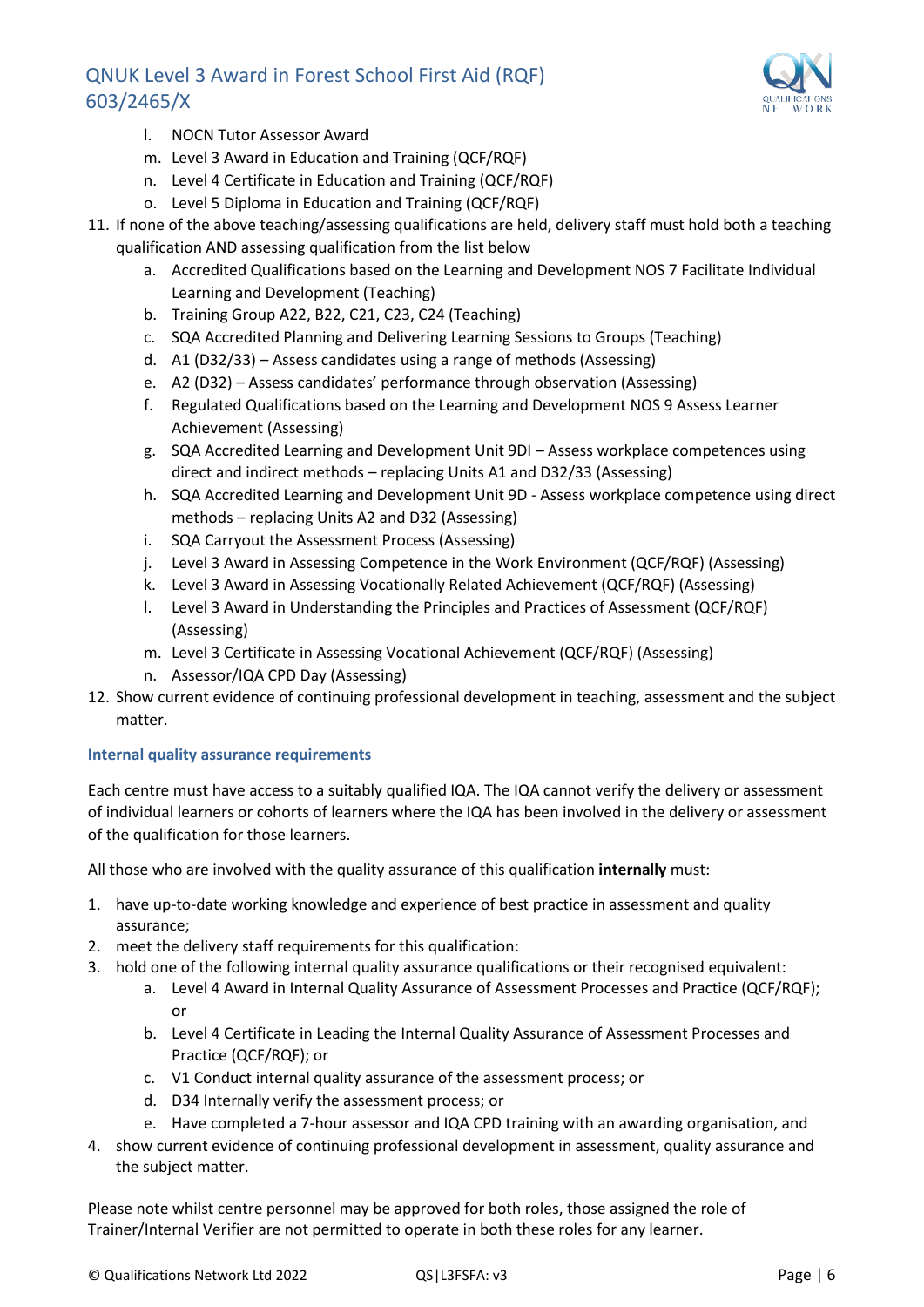

#### <span id="page-7-0"></span>**15. Assessment Requirements**

Learners are assessed for this qualification through:

#### <span id="page-7-1"></span>**Multiple-Choice Question Paper**

The MCQ paper will be taken under examination conditions, i.e. learners will sit a minimum of 1.25 metres apart, will not confer during the examination and no electronic devices (such as mobile phones) or books, including dictionaries, will be permitted.

| Language of assessment | English     |
|------------------------|-------------|
| Duration               | 60 minutes  |
| Pass mark              | 70% (28/40) |
| Grading                | Pass/Fail   |

Example MCQs are included at Appendix 2.

#### <span id="page-7-2"></span>**Practical Tasks**

Learners are assessed completing several practical first aid tasks.

| Language of assessment | English     |
|------------------------|-------------|
| Duration               | As required |
| Pass mark              | 100%        |
| Grading                | Pass/Fail   |

#### <span id="page-7-3"></span>**16. Moderation**

The level of external moderation required for this qualification will be risk based and in line with the Centre Assessment Standards Scrutiny Strategy applicable to this qualification.

There may be situations within the centre devised assessment methodology that require observations, in these situations QNUK EQA Department will also require to conduct verification visits to ensure the accuracy and consistency of assessment decisions.

QNUK EQA Department will advise the centre of the required levels of moderation/verification to anticipate for this qualification upon centre approval for delivery.

## <span id="page-7-4"></span>**17. Reasonable Adjustments**

All learners are required to complete the assessment criteria in a manner appropriate to the purpose of the qualification.

For this qualification learners must be able to perform relevant practical tasks on the floor during the summative assessment.

The prescribed assessment methods for this qualification should not unfairly disadvantage learners who would otherwise be able to demonstrate competence in line with the purpose of the qualification. Learners should contact their centre to discuss reasonable adjustment if they feel the prescribed assessment methods would disadvantage them.

#### <span id="page-7-5"></span>**18. Results**

The centre is required to submit learner results within 10 working days of assessment to Qualifications Network UK for moderation. We will issue verified results and appropriate certification to the approved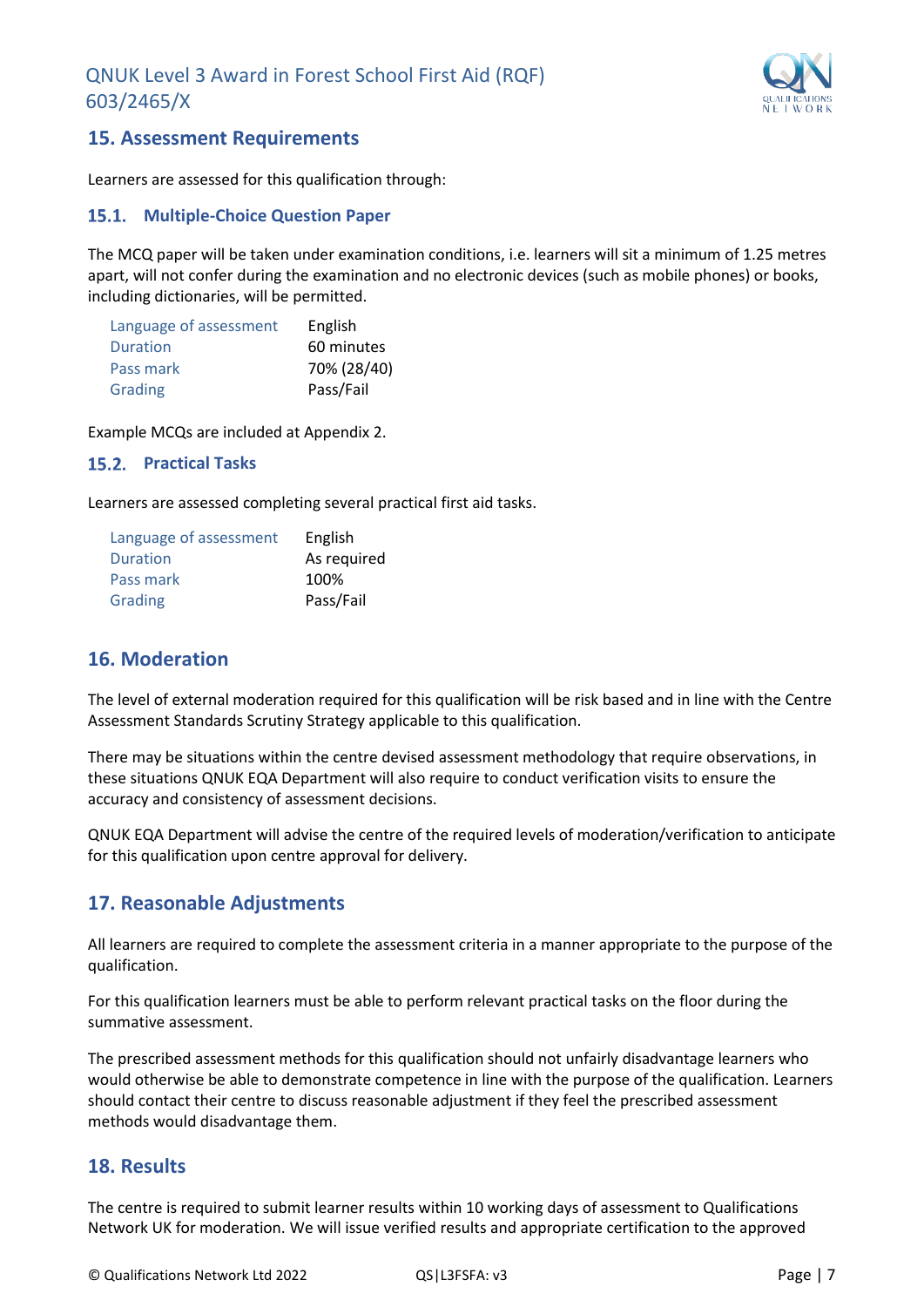

centre within 7 working days of receiving the results. Centres will forward results and/or certificates to learners, who can expect to receive them within 20 working days of taking the assessment. If learners have not received results and/or certificates within 25 working days, they should contact the centre in the first instance.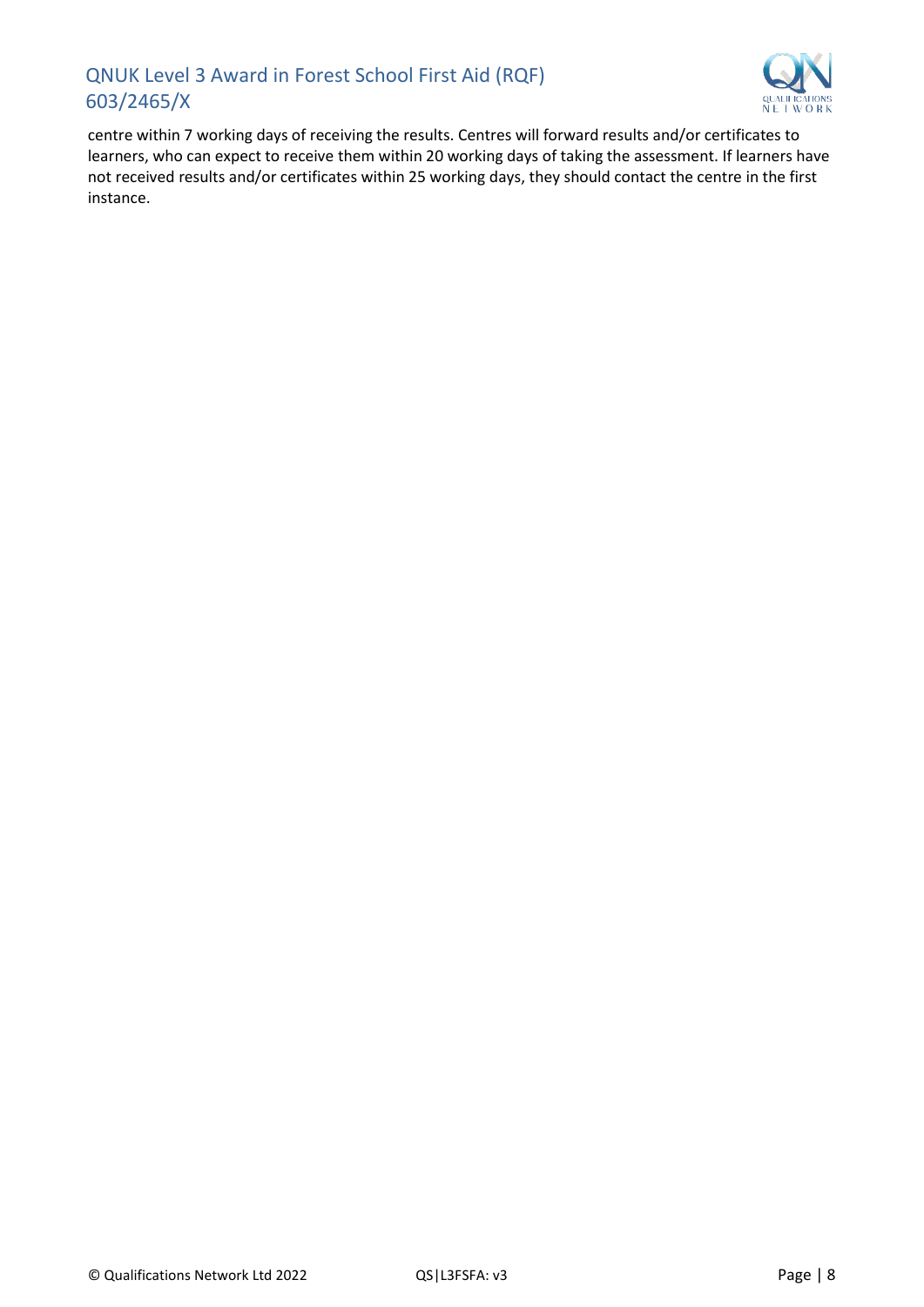

## <span id="page-9-0"></span>**Appendix 1: Units**

#### **Unit 1 Emergency First Aid in a Forest School Setting (L/616/5014)**

#### **Unit Summary**

The learner will develop the skills, knowledge and understanding to deal effectively with a range of emergencies in a Forest School requiring first aid.

| 1. The learner will: Understand the role and responsibilities of the Forest School first aider |                                                                                                                                                                                                                                                                                                                                                                                                          |                                    |
|------------------------------------------------------------------------------------------------|----------------------------------------------------------------------------------------------------------------------------------------------------------------------------------------------------------------------------------------------------------------------------------------------------------------------------------------------------------------------------------------------------------|------------------------------------|
|                                                                                                | <b>Assessment Guidance</b>                                                                                                                                                                                                                                                                                                                                                                               | <b>Types of</b><br><b>Evidence</b> |
| 1.1                                                                                            | The learner must identify the role and responsibilities of a Forest School first aider<br>including: managing hazards; prioritising casualties, identifying possible injuries;<br>identifying and knowing how to use appropriate first aid equipment found in the<br>common outdoor first aid container; principles of effective casualty<br>communication; awareness of HSE requirements for first aid. | <b>MCQ</b>                         |
| 1.2                                                                                            | The learner must identify how to minimise the risk of infection to self and others<br>through using clean and, where possible, sterile equipment correctly; correct<br>disposable of used, disposable first aid equipment; importance of handwashing and<br>the reasons for this.                                                                                                                        | <b>MCQ</b>                         |
| 1.3                                                                                            | The learner must identify the need for consent to provide first aid including why<br>consent should be obtained from the patient; when it should be obtained; when<br>consent can be presumed.                                                                                                                                                                                                           | <b>MCQ</b>                         |

| 2. The learner will: Be able to manage an incident in an outdoor setting |                                                                                                                                                                                                                                                                                              |                                    |
|--------------------------------------------------------------------------|----------------------------------------------------------------------------------------------------------------------------------------------------------------------------------------------------------------------------------------------------------------------------------------------|------------------------------------|
|                                                                          | <b>Assessment Guidance</b>                                                                                                                                                                                                                                                                   | <b>Types of</b><br><b>Evidence</b> |
| 2.1                                                                      | The learner must conduct a scene survey demonstrating their awareness of the<br>environment, including other hazards that could affect themselves, potential<br>casualties and bystanders; identify available first aid equipment.                                                           | Observation                        |
| 2.2                                                                      | The learner must conduct a primary survey on a paediatric casualty demonstrating<br>their awareness of dangers, response, open airway and a breathing check on a child<br>and infant casualty; primary survey to include modifications for the infant casualty.                              | Observation                        |
| 2.3                                                                      | The learner must conduct a primary survey on an adult casualty demonstrating<br>their awareness of dangers, response, open airway and a breathing check;<br>awareness of agonal gasps.                                                                                                       | Observation                        |
| 2.4                                                                      | The learner must protect a casualty from environmental factors including<br>relocating a casualty, insulating and using shelter.                                                                                                                                                             | Observation                        |
| 2.5                                                                      | The learner must summon appropriate assistance when necessary demonstrating<br>this on completion of the primary survey and requesting appropriate assistance<br>from bystanders or the emergency services; awareness of how to contact other<br>emergency services such as Mountain Rescue. | Observation                        |
| 2.6                                                                      | The learner must identify how to administer first aid to a casualty at risk of<br>hypothermia demonstrating how to protect from risk of hypothermia; protection<br>from the elements.                                                                                                        | Observation                        |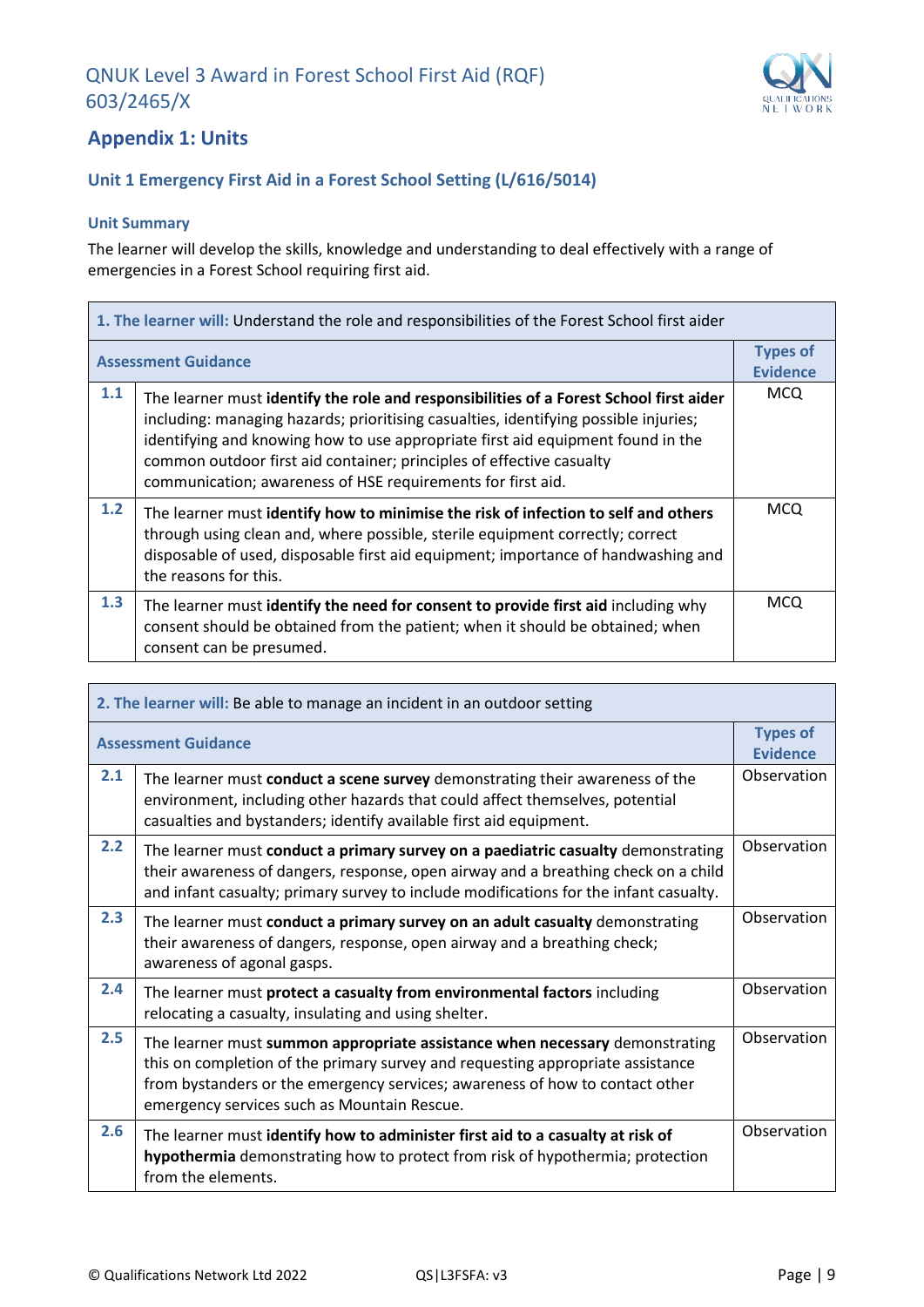

|     | 3. The learner will: Be able to provide first aid to a casualty who is unresponsive and not breathing<br>normally                                                                                                                                                                                                                                                               |                                    |  |
|-----|---------------------------------------------------------------------------------------------------------------------------------------------------------------------------------------------------------------------------------------------------------------------------------------------------------------------------------------------------------------------------------|------------------------------------|--|
|     | <b>Assessment Guidance</b>                                                                                                                                                                                                                                                                                                                                                      | <b>Types of</b><br><b>Evidence</b> |  |
| 3.1 | The learner must identify when to administer Cardio-Pulmonary Resuscitation<br>(CPR) differentiating between casualties who require resuscitation and those who<br>should be placed in the recovery position; awareness of agonal gasps.                                                                                                                                        | Observation                        |  |
| 3.2 | The learner must demonstrate CPR on a paediatric casualty using a manikin in<br>accordance with current Resuscitation Council (UK) guidelines; modifications from<br>the adult protocol; 5 initial breaths followed by 30:2.                                                                                                                                                    | Observation                        |  |
| 3.3 | The learner must demonstrate CPR on an adult casualty using a manikin in<br>accordance with current Resuscitation Council (UK) guidelines.                                                                                                                                                                                                                                      | Observation                        |  |
| 3.4 | The learner must demonstrate the use of an automated external defibrillator<br>(AED) including correctly placing AED pads; follow instructions from the AED unit.                                                                                                                                                                                                               | Observation                        |  |
| 3.5 | The learner must outline modifications of CPR in relation to:<br>a child<br>$\bullet$<br>drowning<br>$\bullet$<br>avalanche<br>$\bullet$<br>lightning strike<br>$\bullet$<br>remote from immediate help<br>$\bullet$<br>including adaptions to basic life support protocols; paediatric protocol; adult<br>drowning protocol; when and if to start CPR in the given situations. | <b>MCQ</b>                         |  |

| 4. The learner will: Be able to provide first aid to a casualty who is unresponsive and is breathing<br>normally |                                                                                                                                                                                                                                                                            |                                    |
|------------------------------------------------------------------------------------------------------------------|----------------------------------------------------------------------------------------------------------------------------------------------------------------------------------------------------------------------------------------------------------------------------|------------------------------------|
|                                                                                                                  | <b>Assessment Guidance</b>                                                                                                                                                                                                                                                 | <b>Types of</b><br><b>Evidence</b> |
| 4.1                                                                                                              | The learner must justify when to place a casualty into the recovery position<br>differentiating between casualties who require resuscitation and when they should<br>be placed into the recovery position.                                                                 | Observation                        |
| 4.2                                                                                                              | The learner must place an infant into the recovery position demonstrating the<br>modified recovery position used for infants.                                                                                                                                              | Observation                        |
| 4.3                                                                                                              | The learner must place an adult or child into the recovery position in accordance<br>with current Resuscitation Council (UK) guidelines.                                                                                                                                   | Observation                        |
| 4.4                                                                                                              | The learner must continually monitor a casualty whilst they are in the recovery<br>position including radial and carotid pulse, breathing, response and pallor.                                                                                                            | Observation                        |
| 4.5                                                                                                              | The learner must administer first aid to a casualty who is experiencing a seizure<br>including actions to take whilst a casualty is in seizure; management of the casualty<br>once the seizure has stopped; know when it is recommended to call the emergency<br>services. | <b>MCQ</b>                         |

| 5. The learner will: Be able to provide first aid to a casualty that is choking |                                                                                                                                                             |                             |
|---------------------------------------------------------------------------------|-------------------------------------------------------------------------------------------------------------------------------------------------------------|-----------------------------|
| <b>Assessment Guidance</b>                                                      |                                                                                                                                                             | <b>Types of</b><br>Evidence |
| 5.1                                                                             | The learner must identify when choking is mild or severe and demonstrate how to<br>recognise the features of a mild and a severe obstruction of the airway. | Observation                 |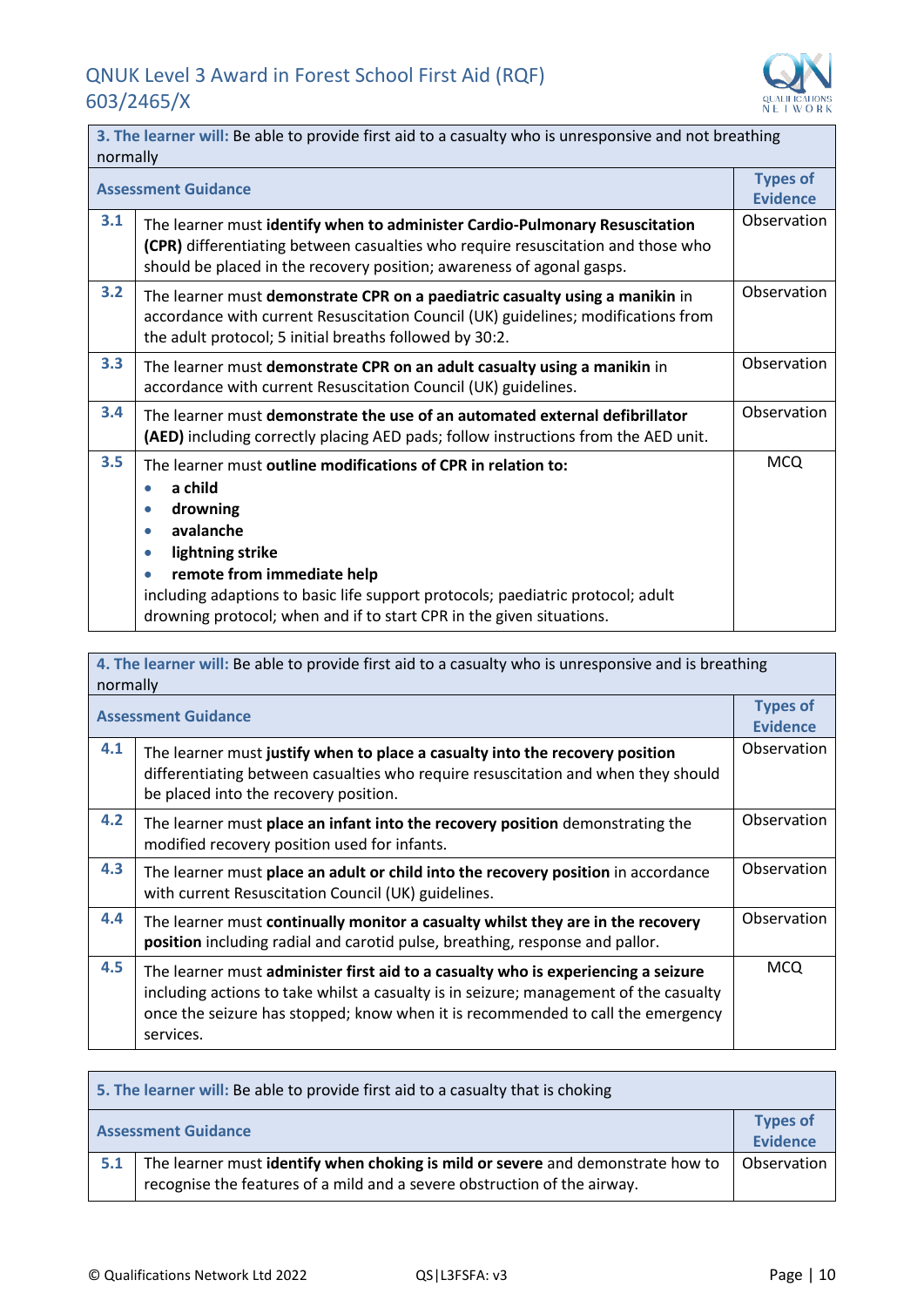

| 5.2 | The learner must administer First Aid for an infant that is choking in accordance<br>with current Resuscitation Council (UK) guidelines.             | Observation |
|-----|------------------------------------------------------------------------------------------------------------------------------------------------------|-------------|
| 5.3 | The learner must demonstrate the treatment for an adult or child who is choking<br>in accordance with current Resuscitation Council (UK) guidelines. | Observation |

| 6. The learner will: Be able to provide first aid to a casualty with external bleeding |                                                                                                                                                                                                                                                                                      |                                    |
|----------------------------------------------------------------------------------------|--------------------------------------------------------------------------------------------------------------------------------------------------------------------------------------------------------------------------------------------------------------------------------------|------------------------------------|
| <b>Assessment Guidance</b>                                                             |                                                                                                                                                                                                                                                                                      | <b>Types of</b><br><b>Evidence</b> |
| 6.1                                                                                    | The learner must identify how to administer first aid to a casualty with a minor<br>wound in accordance with current, approved first aid practice, including cuts;<br>bruises; bites; ticks and the risk of Lyme disease; stings; embedded objects; grazes;<br>how to remove a tick. | <b>MCQ</b>                         |
| 6.2                                                                                    | The learner must identify how to administer first aid to a casualty with minor<br>burns and scalds including assessing the severity of the burn and appropriate<br>treatment in accordance with current, approved first aid practice.                                                | <b>MCQ</b>                         |
| 6.3                                                                                    | The learner must identify the severity of external bleeding and the characteristics<br>of capillary, venous and arterial bleeding.                                                                                                                                                   | Observation                        |
| 6.4                                                                                    | The learner must demonstrate how to control external bleeding managing a<br>casualty with a bleed; dressing common wounds to the head, arm, hand and leg.                                                                                                                            | Observation                        |

| 7. The learner will: Know how to provide first aid to a casualty who is in shock |                                                                                                                                                                                                                                                                                                               |                                    |
|----------------------------------------------------------------------------------|---------------------------------------------------------------------------------------------------------------------------------------------------------------------------------------------------------------------------------------------------------------------------------------------------------------|------------------------------------|
|                                                                                  | <b>Assessment Guidance</b>                                                                                                                                                                                                                                                                                    | <b>Types of</b><br><b>Evidence</b> |
| 7.1                                                                              | The learner must recognise a casualty who is suffering from shock including the<br>common recognition features of a casualty in hypovolaemic shock.                                                                                                                                                           | Observation                        |
| 7.2                                                                              | The learner must identify how to administer first aid to a casualty who is suffering<br>from shock including the recommended first aid treatment for hypovolaemic<br>shock: position of the casualty; keeping them warm; nil by mouth; moisten their<br>lips; reassure them; refer to the emergency services. | Observation                        |

| The learner will: Know how to provide first aid to a casualty affected by immersion in water |                                                                                                                                                                                |                             |
|----------------------------------------------------------------------------------------------|--------------------------------------------------------------------------------------------------------------------------------------------------------------------------------|-----------------------------|
|                                                                                              | <b>Assessment Guidance</b>                                                                                                                                                     | <b>Types of</b><br>Evidence |
| 8.1                                                                                          | The learner must outline how to administer first aid to a casualty who has been<br>immersed in water including awareness of the risk of secondary drowning and<br>hypothermia. | <b>MCQ</b>                  |

 $\mathbf{r}$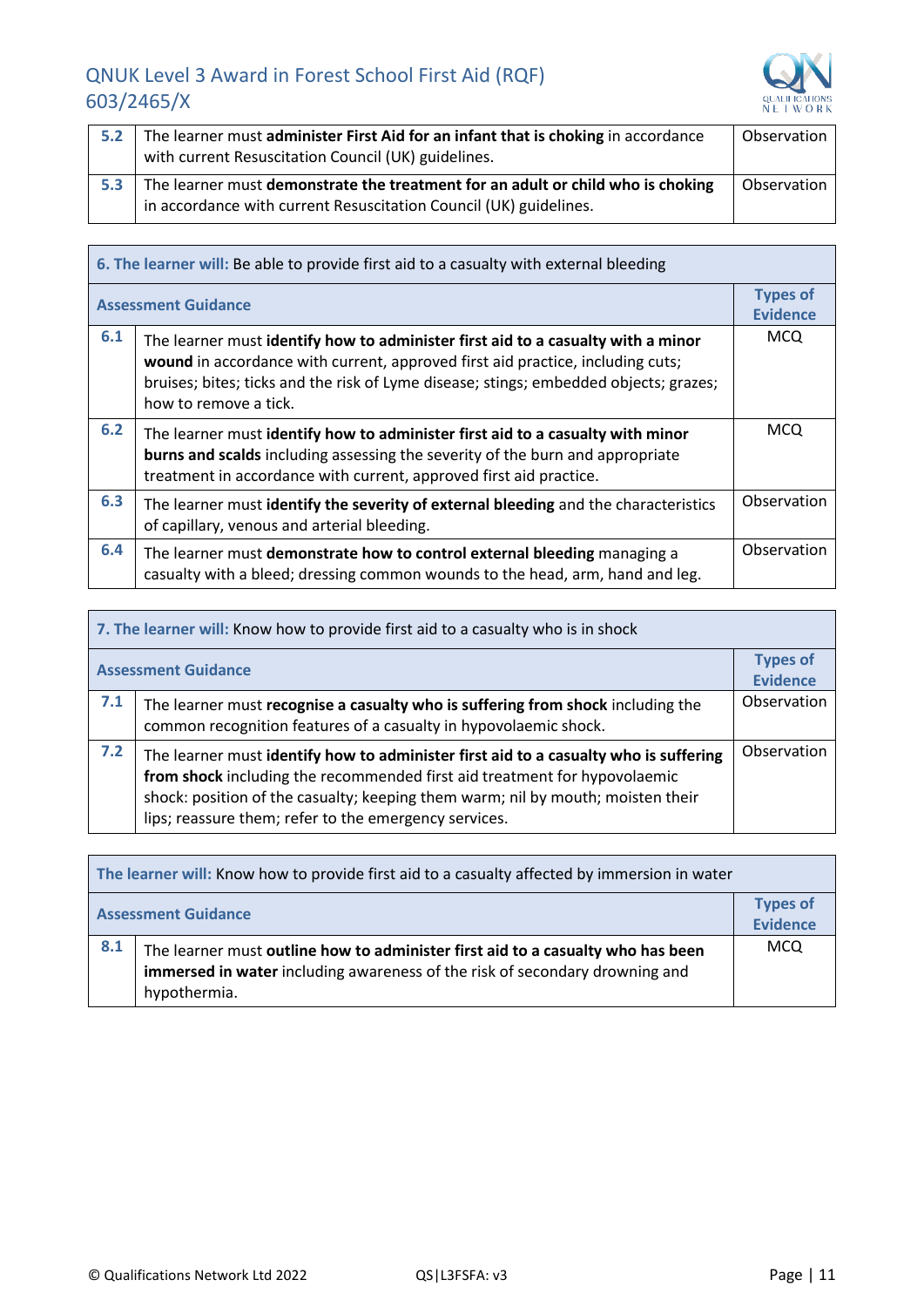

#### **Unit 2 Recognition and Management of Illness and Injury in a Forest School Setting (R/616/5015)**

#### **Unit Summary**

The learner will develop the skills, knowledge and understanding to deal effectively with a range of advanced emergencies in a Forest School requiring first aid.

| 1. The learner will: Be able to conduct a secondary survey |                                                                                                                                                                                                                             |                                    |
|------------------------------------------------------------|-----------------------------------------------------------------------------------------------------------------------------------------------------------------------------------------------------------------------------|------------------------------------|
|                                                            | <b>Assessment Guidance</b>                                                                                                                                                                                                  | <b>Types of</b><br><b>Evidence</b> |
| 1.1                                                        | The learner must identify the information to be collected when gathering a<br>casualty history including signs and symptoms; allergies; medication; past medical<br>history; last meal/drink; events that have led to this. | <b>MCQ</b>                         |
| 1.2                                                        | The learner must demonstrate how to conduct a head to toe survey on a casualty<br>who is wearing activity kit on an unresponsive casualty; how to perform a top-to-<br>toe on a conscious casualty.                         | Observation                        |

| 2. The learner will: Be able to provide first aid to a casualty with suspected injuries to bones, muscles<br>and joints |                                                                                                                                                                                                                                                                                               |                                    |
|-------------------------------------------------------------------------------------------------------------------------|-----------------------------------------------------------------------------------------------------------------------------------------------------------------------------------------------------------------------------------------------------------------------------------------------|------------------------------------|
| <b>Assessment Guidance</b>                                                                                              |                                                                                                                                                                                                                                                                                               | <b>Types of</b><br><b>Evidence</b> |
| 2.1                                                                                                                     | The learner must describe types of fractures including the terms open, closed,<br>complicated; awareness of the forces involved in causes fractures - direct and<br>indirect force.                                                                                                           | <b>MCQ</b>                         |
| 2.2                                                                                                                     | The learner must recognise suspected:<br>fractures and dislocations<br>$\bullet$<br>sprains and strains<br>$\bullet$<br>including common signs of fracture and dislocation of a limb or digit; common<br>sprains and strains.                                                                 | Observation                        |
| 2.3                                                                                                                     | The learner must identify how to administer first aid for:<br>fractures and dislocations<br>$\bullet$<br>sprains and strains<br>$\bullet$<br>including supporting and providing basic first aid to a casualty with fracture or<br>dislocation to a limb or digit; common sprains and strains. | Observation                        |

| 3. The learner will: Be able to provide first aid to a casualty with a suspected major injury |                                                                                                                                                                                                                                                                                       |                                    |
|-----------------------------------------------------------------------------------------------|---------------------------------------------------------------------------------------------------------------------------------------------------------------------------------------------------------------------------------------------------------------------------------------|------------------------------------|
| <b>Assessment Guidance</b>                                                                    |                                                                                                                                                                                                                                                                                       | <b>Types of</b><br><b>Evidence</b> |
| 3.1                                                                                           | The learner must recognise a suspected major injury including common signs and<br>symptoms of mild and severe head injuries; suspected spinal injury in a conscious<br>casualty; recognition features of a flail chest and penetrating chest injury.                                  | <b>MCQ</b>                         |
| 3.2                                                                                           | The learner must identify how to administer first aid for a suspected major injury<br>including management of the injury; casualty position; when to contact the<br>emergency services; treatment for a chest injury including broken ribs; flail chest;<br>penetrating chest injury. | <b>MCO</b>                         |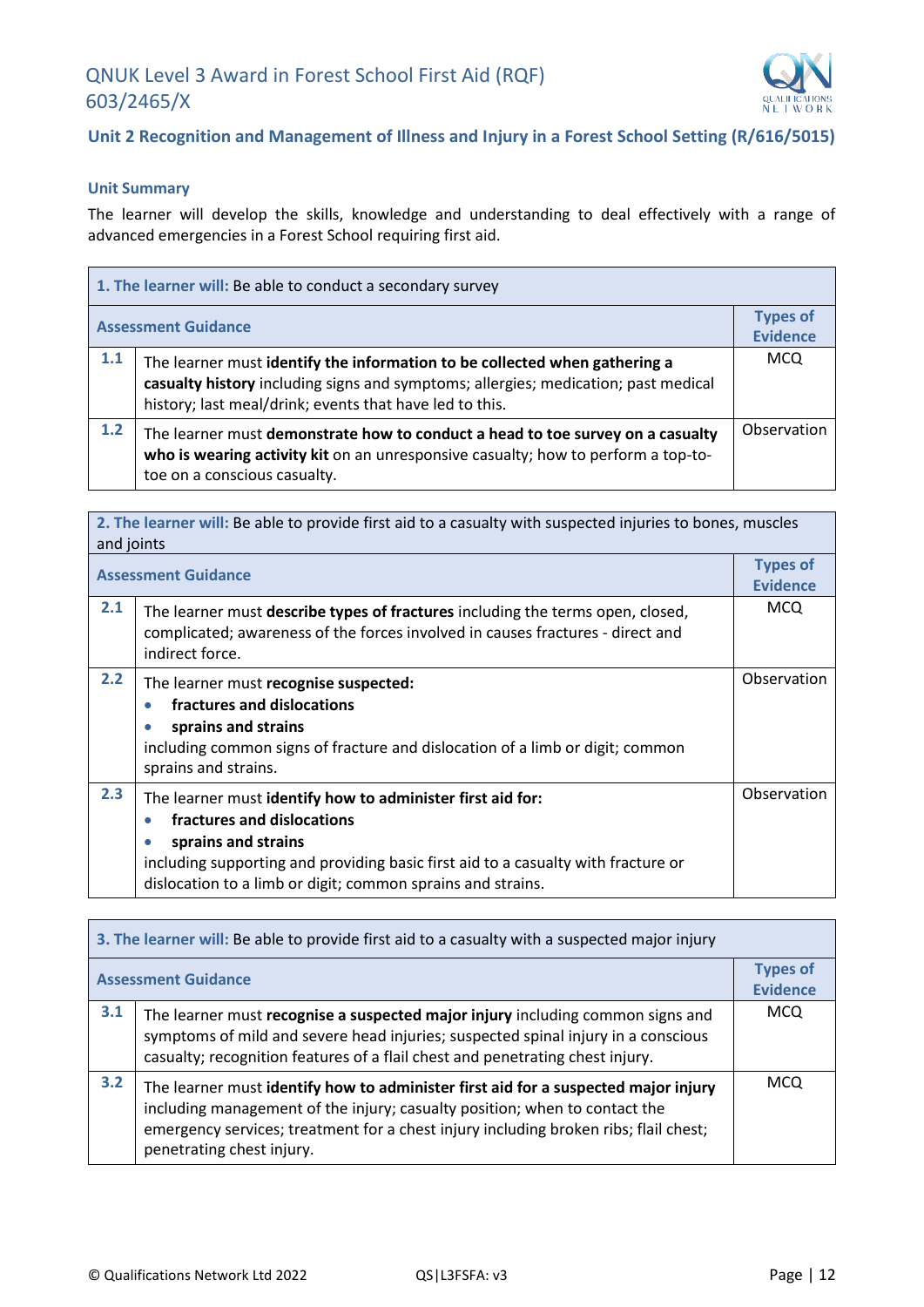

٦

**3.3** The learner must **demonstrate how to perform a log roll** including correct management of a casualty with a spinal injury who is conscious; unconscious and breathing; unconscious and not breathing; perform a spinal log roll as part of a team. Observation

| 4. The learner will: Know how to administer first aid to a casualty with conditions affecting the eyes, ears<br>and nose |                                                                                                                                                                                                                                              |                                    |
|--------------------------------------------------------------------------------------------------------------------------|----------------------------------------------------------------------------------------------------------------------------------------------------------------------------------------------------------------------------------------------|------------------------------------|
| <b>Assessment Guidance</b>                                                                                               |                                                                                                                                                                                                                                              | <b>Types of</b><br><b>Evidence</b> |
| 4.1                                                                                                                      | The learner must outline how to administer first aid for an infant or a child with a<br>foreign body in the:                                                                                                                                 | <b>MCQ</b>                         |
|                                                                                                                          | eye<br>ear                                                                                                                                                                                                                                   |                                    |
|                                                                                                                          | nose<br>$\bullet$<br>including recognition of common foreign objects in the eyes, ears and nose in<br>paediatric casualties; when to remove objects and when not to; when to seek help;<br>dressings as appropriate.                         |                                    |
| 4.2                                                                                                                      | The learner must identify how to administer first aid for an infant or a child with<br>an eye injury in accordance with current, approved first aid practice including<br>flushing of eyes; appropriate dressings and/or covering of eye(s). | <b>MCQ</b>                         |

| 5. The learner will: Know how to administer first aid to a casualty with a suspected major illness |                                                                                                                                                                                                                                                                                                                                                                                                                                                                                                                    |                                    |
|----------------------------------------------------------------------------------------------------|--------------------------------------------------------------------------------------------------------------------------------------------------------------------------------------------------------------------------------------------------------------------------------------------------------------------------------------------------------------------------------------------------------------------------------------------------------------------------------------------------------------------|------------------------------------|
|                                                                                                    | <b>Assessment Guidance</b>                                                                                                                                                                                                                                                                                                                                                                                                                                                                                         | <b>Types of</b><br><b>Evidence</b> |
| 5.1                                                                                                | The learner must recognise suspected:<br>allergic reaction<br>$\bullet$<br>asthma attack<br>$\bullet$<br>diabetic emergency<br>$\bullet$<br>febrile convulsion<br>$\bullet$<br>heart attack<br>$\bullet$<br>stroke<br>$\bullet$<br>meningitis<br>$\bullet$<br>including common causes or triggers for each condition; common signs and<br>symptoms for each condition.                                                                                                                                             | <b>MCQ</b>                         |
| 5.2                                                                                                | The learner must identify how to administer first aid to a casualty suffering from<br>suspected:<br>allergic reaction<br>$\bullet$<br>asthma attack<br>$\bullet$<br>diabetic emergency<br>$\bullet$<br>febrile convulsion<br>$\bullet$<br>heart attack<br>$\bullet$<br>stroke<br>meningitis<br>$\bullet$<br>in accordance with current, approved first aid practice including when to seek help;<br>suitable positioning; monitoring; condition specific treatment; awareness of<br>relevant emergency medication. | <b>MCQ</b>                         |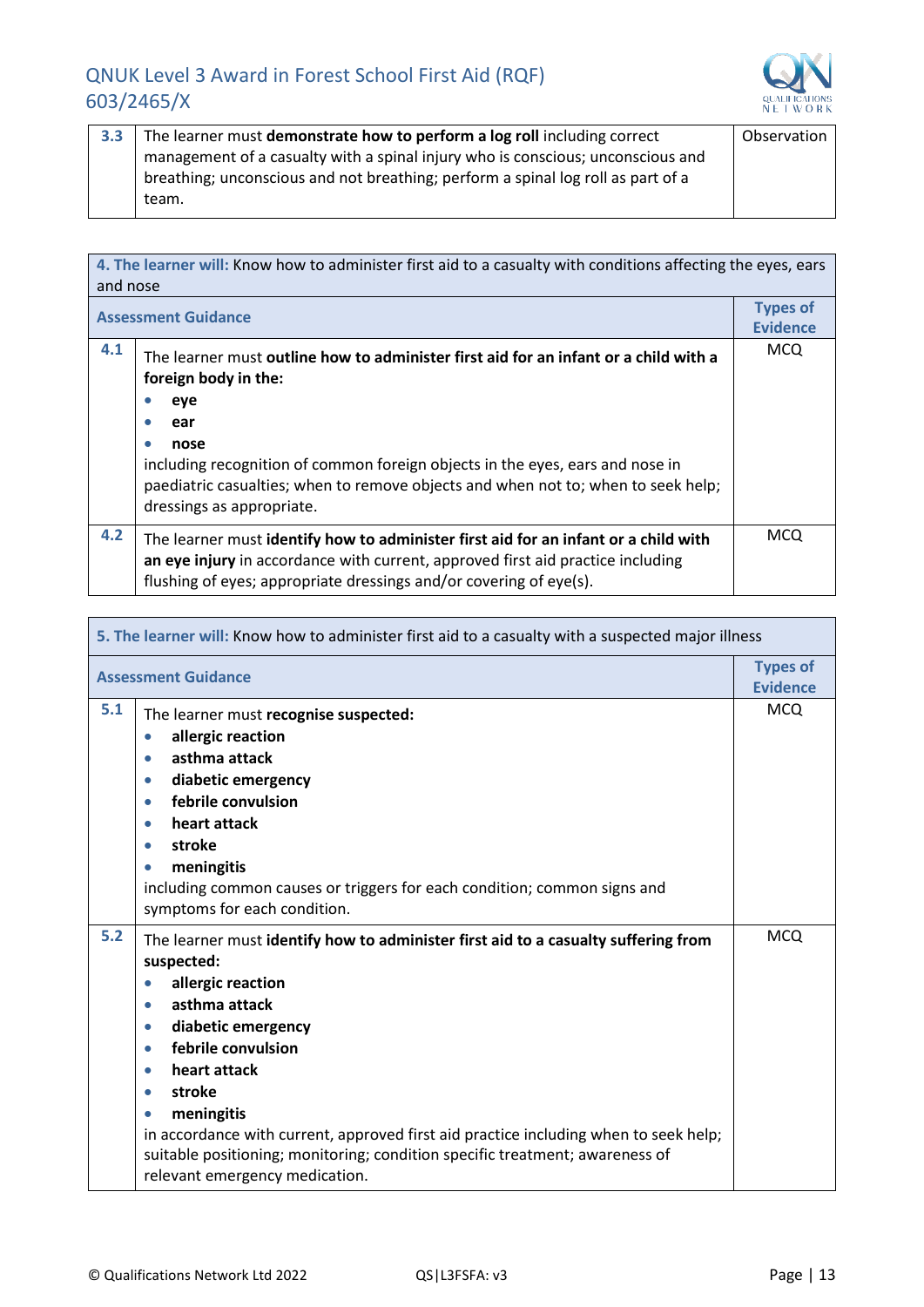

÷,

 $\overline{\phantom{a}}$ 

| 6. The learner will: Know how to provide first aid to a casualty who is experiencing the effects of heat or<br>cold |                                                                                                                                                                                                                                                                                               |            |
|---------------------------------------------------------------------------------------------------------------------|-----------------------------------------------------------------------------------------------------------------------------------------------------------------------------------------------------------------------------------------------------------------------------------------------|------------|
|                                                                                                                     | <b>Assessment Guidance</b>                                                                                                                                                                                                                                                                    |            |
| 6.1                                                                                                                 | The learner must outline how to recognise a casualty who has been affected by<br>heat and cold including common recognition features for:<br>shivering<br>$\bullet$<br>hypothermia<br>$\bullet$<br>dehydration<br>$\bullet$<br>heat exhaustion<br>$\bullet$<br>heat stroke<br>$\bullet$       | <b>MCQ</b> |
| 6.2                                                                                                                 | The learner must outline how to manage a casualty who has been affected by<br>heat and cold including providing first aid to a casualty suffering from:<br>shivering<br>$\bullet$<br>hypothermia<br>$\bullet$<br>dehydration<br>$\bullet$<br>heat exhaustion<br>$\bullet$<br>heat stroke<br>0 | <b>MCQ</b> |

|                            | 7. The learner will: Know how to administer first aid to a casualty who has sustained an electric shock                                                                                                                                                                                                         |                                    |
|----------------------------|-----------------------------------------------------------------------------------------------------------------------------------------------------------------------------------------------------------------------------------------------------------------------------------------------------------------|------------------------------------|
| <b>Assessment Guidance</b> |                                                                                                                                                                                                                                                                                                                 | <b>Types of</b><br><b>Evidence</b> |
| 7.1                        | The learner must outline how to safely manage an incident involving electricity<br>including the importance of switching off power or contacting power company for<br>high voltage powerlines; keeping others back; use of insulating materials as<br>appropriate; awareness of possibility of hidden injuries. | <b>MCQ</b>                         |
| 7.2                        | The learner must identify how to administer first aid for an infant or a child who<br>has suffered an electric shock including removal from/of electrical supply;<br>treatment of burns; awareness of other injuries; possible need for CPR.                                                                    | <b>MCQ</b>                         |

| 8. The learner will: Know how to provide first aid to a casualty with burns and scalds |                                                                                                                                                                                                   |                                    |
|----------------------------------------------------------------------------------------|---------------------------------------------------------------------------------------------------------------------------------------------------------------------------------------------------|------------------------------------|
|                                                                                        | <b>Assessment Guidance</b>                                                                                                                                                                        | <b>Types of</b><br><b>Evidence</b> |
| 8.1                                                                                    | The learner must recognise the factors that affect the severity of burns and scalds<br>using the criteria of size; causes; age of the casualty; location of the burn; the<br>depths of burn.      | MCQ                                |
| 8.2                                                                                    | The learner must administer first aid for burns and scalds in accordance with the<br>British Burns Association guidelines 2018; including chemical, ice, dry, electrical,<br>radiation and scald. | <b>MCQ</b>                         |

| 9. The learner will: Know how to administer first aid to an infant and a child who have been poisoned |                                                                                                                                                                                                                                                     |                                    |
|-------------------------------------------------------------------------------------------------------|-----------------------------------------------------------------------------------------------------------------------------------------------------------------------------------------------------------------------------------------------------|------------------------------------|
| <b>Assessment Guidance</b>                                                                            |                                                                                                                                                                                                                                                     | <b>Types of</b><br><b>Evidence</b> |
| 9.1                                                                                                   | The learner must identify the routes that poisons can take to enter the body<br>including injection, ingestion, inhalation, absorption; poisons include plants, fungi,<br>medication, cleaning products, food, airborne pollutants, drugs, alcohol. | <b>MCQ</b>                         |

 $\mathbf{r}$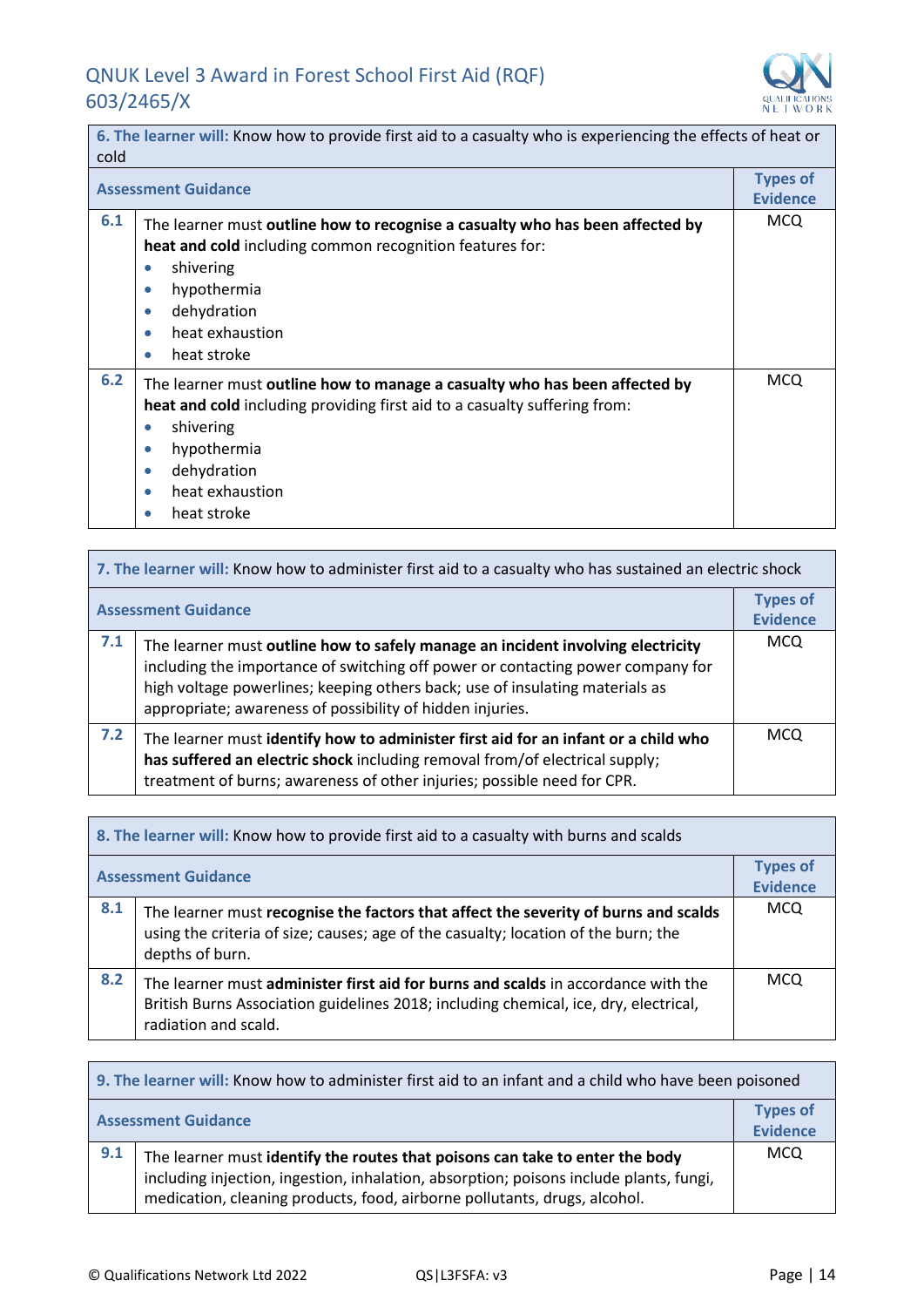

| 9.2 | The learner must identify how to administer first aid for a casualty with suspected | <b>MCQ</b> |
|-----|-------------------------------------------------------------------------------------|------------|
|     | sudden poisoning in accordance with current, approved first aid practice; specific  |            |
|     | treatment; positioning; when to seek help.                                          |            |

| 10. The learner will: Know how to provide first aid to a casualty suffering from an anaphylactic reaction |                                                                                                                                                                                                                                                                                                                                                                                                                                                             |            |  |  |
|-----------------------------------------------------------------------------------------------------------|-------------------------------------------------------------------------------------------------------------------------------------------------------------------------------------------------------------------------------------------------------------------------------------------------------------------------------------------------------------------------------------------------------------------------------------------------------------|------------|--|--|
| <b>Types of</b><br><b>Assessment Guidance</b><br><b>Evidence</b>                                          |                                                                                                                                                                                                                                                                                                                                                                                                                                                             |            |  |  |
| 10.1                                                                                                      | The learner must identify common triggers for anaphylaxis including:<br>peanuts<br>$\bullet$<br>tree nuts such as almonds, walnuts, cashews, brazils<br>$\bullet$<br>fish and shellfish<br>$\bullet$<br>dairy products and eggs<br>$\bullet$<br>wasp or bee stings<br>$\bullet$<br>natural latex (rubber)<br>$\bullet$<br>penicillin and other drugs or injections<br>$\bullet$                                                                             | <b>MCQ</b> |  |  |
| 10.2                                                                                                      | The learner must recognise suspected anaphylaxis according to current accepted<br>first aid practice and manuals, including:<br>the casualty may appear to be anxious<br>$\bullet$<br>swelling of the throat, mouth and face<br>$\bullet$<br>flushed, blotchy skin<br>$\bullet$<br>distressed breathing<br>$\bullet$<br>rapid, weak pulse<br>$\bullet$<br>if the reaction is severe, the casualty may become unconscious and stop<br>$\bullet$<br>breathing | <b>MCQ</b> |  |  |
| 10.3                                                                                                      | The learner must identify how to administer first aid for a casualty suffering from<br>anaphylaxis including scene management; current practice on casualty positioning;<br>when to contact the emergency services; administration of adrenaline auto injector<br>(AAI).                                                                                                                                                                                    | <b>MCQ</b> |  |  |